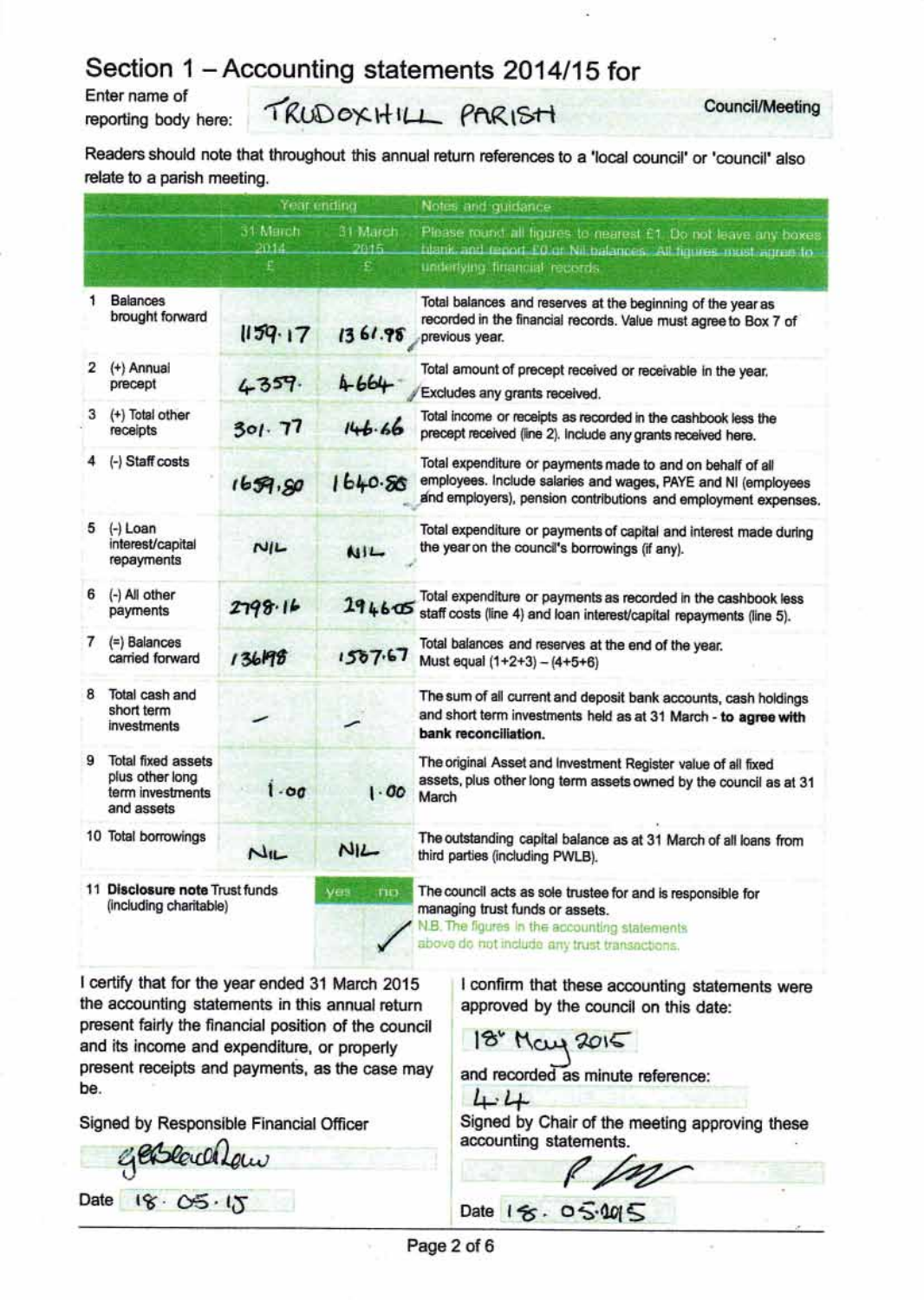## Section 2 - Annual governance statement 2014/15

We acknowledge as the members of:

TRUDOXHILL PARISH

our responsibility for ensuring that there is a sound system of internal control, including the preparation of the accounting statements. We confirm, to the best of our knowledge and belief, with respect to the accounting statements for the year ended 31 March 2015, that:

Council/Meeting

|                                                                                                                                                                                                                                                                                                         |                                                                                                                                                                                                                                                                                       | Agreed -   |                 | Yes                                                                                                                                                                                      |  |  |
|---------------------------------------------------------------------------------------------------------------------------------------------------------------------------------------------------------------------------------------------------------------------------------------------------------|---------------------------------------------------------------------------------------------------------------------------------------------------------------------------------------------------------------------------------------------------------------------------------------|------------|-----------------|------------------------------------------------------------------------------------------------------------------------------------------------------------------------------------------|--|--|
|                                                                                                                                                                                                                                                                                                         |                                                                                                                                                                                                                                                                                       | Yes:       | No <sup>*</sup> | means that the douncil                                                                                                                                                                   |  |  |
| 1                                                                                                                                                                                                                                                                                                       | We approved the accounting statements prepared in<br>accordance with the requirements of the Accounts and<br>Audit Regulations and proper practices.                                                                                                                                  |            |                 | prepared its accounting statements in the<br>way prescribed by law.                                                                                                                      |  |  |
| 2                                                                                                                                                                                                                                                                                                       | We maintained an adequate system of internal control,<br>including measures designed to prevent and detect fraud<br>and corruption and reviewed its effectiveness.                                                                                                                    |            |                 | made proper arrangements and accepted<br>responsibility for safeguarding the public<br>money and resources in its charge.                                                                |  |  |
| З.<br>We took all reasonable steps to assure ourselves that there<br>are no matters of actual or potential non-compliance with<br>laws, regulations and proper practices that could have a<br>significant financial effect on the ability of the council to<br>conduct its business or on its finances. |                                                                                                                                                                                                                                                                                       |            |                 | has only done what it has the legal power<br>to do and has complied with proper<br>practices in doing so.                                                                                |  |  |
| 4                                                                                                                                                                                                                                                                                                       | We provided proper opportunity during the year for the<br>exercise of electors' rights in accordance with the<br>requirements of the Accounts and Audit Regulations.                                                                                                                  |            |                 | during the year has given all persons<br>interested the opportunity to inspect and<br>ask questions about the council's accounts.                                                        |  |  |
| 5                                                                                                                                                                                                                                                                                                       | We carried out an assessment of the risks facing the<br>council and took appropriate steps to manage those risks,<br>including the introduction of internal controls and/or<br>external insurance cover where required.                                                               |            |                 | considered the financial and other risks it<br>faces and has dealt with them properly.                                                                                                   |  |  |
| 6                                                                                                                                                                                                                                                                                                       | We maintained throughout the year an adequate and<br>effective system of internal audit of the council accounting<br>records and control systems.                                                                                                                                     |            |                 | arranged for a competent person,<br>independent of the financial controls and<br>procedures, to give an objective view on<br>whether internal controls meet the needs of<br>the council. |  |  |
| 7                                                                                                                                                                                                                                                                                                       | We took appropriate action on all matters raised in reports<br>from internal and external audit.                                                                                                                                                                                      |            |                 | responded to matters brought to its<br>attention by internal and external audit.                                                                                                         |  |  |
| 8                                                                                                                                                                                                                                                                                                       | We considered whether any litigation, liabilities or<br>commitments, events or transactions, occurring either<br>during or after the year-end, have a financial impact on the<br>council and, where appropriate have included them in the<br>accounting statements.                   |            |                 | disclosed everything it should have about<br>its business activity during the year<br>including events taking place after the year-<br>end if relevant.                                  |  |  |
| 9                                                                                                                                                                                                                                                                                                       | Trust funds (including charitable) - in our capacity as the sole year not that<br>managing trustee we discharged our responsibility in relation<br>to the accountability for the fund(s)/assets, including financial<br>reporting and, if required, independent examination or audit. |            |                 | has met all of its responsibilities where it is<br>a sole managing trustee of a local trust or<br>trusts.                                                                                |  |  |
| This annual governance statement is approved<br>by the council and recorded as minute reference<br>Chair                                                                                                                                                                                                |                                                                                                                                                                                                                                                                                       |            | Signed by:      | Vir                                                                                                                                                                                      |  |  |
|                                                                                                                                                                                                                                                                                                         | APM<br>44                                                                                                                                                                                                                                                                             | dated      |                 | 16.05.2015                                                                                                                                                                               |  |  |
|                                                                                                                                                                                                                                                                                                         | 18.05.2015<br>dated                                                                                                                                                                                                                                                                   | Signed by: |                 |                                                                                                                                                                                          |  |  |
|                                                                                                                                                                                                                                                                                                         |                                                                                                                                                                                                                                                                                       | Clerk      |                 | eckbarr                                                                                                                                                                                  |  |  |
|                                                                                                                                                                                                                                                                                                         |                                                                                                                                                                                                                                                                                       | dated      |                 | 18.05.2015                                                                                                                                                                               |  |  |